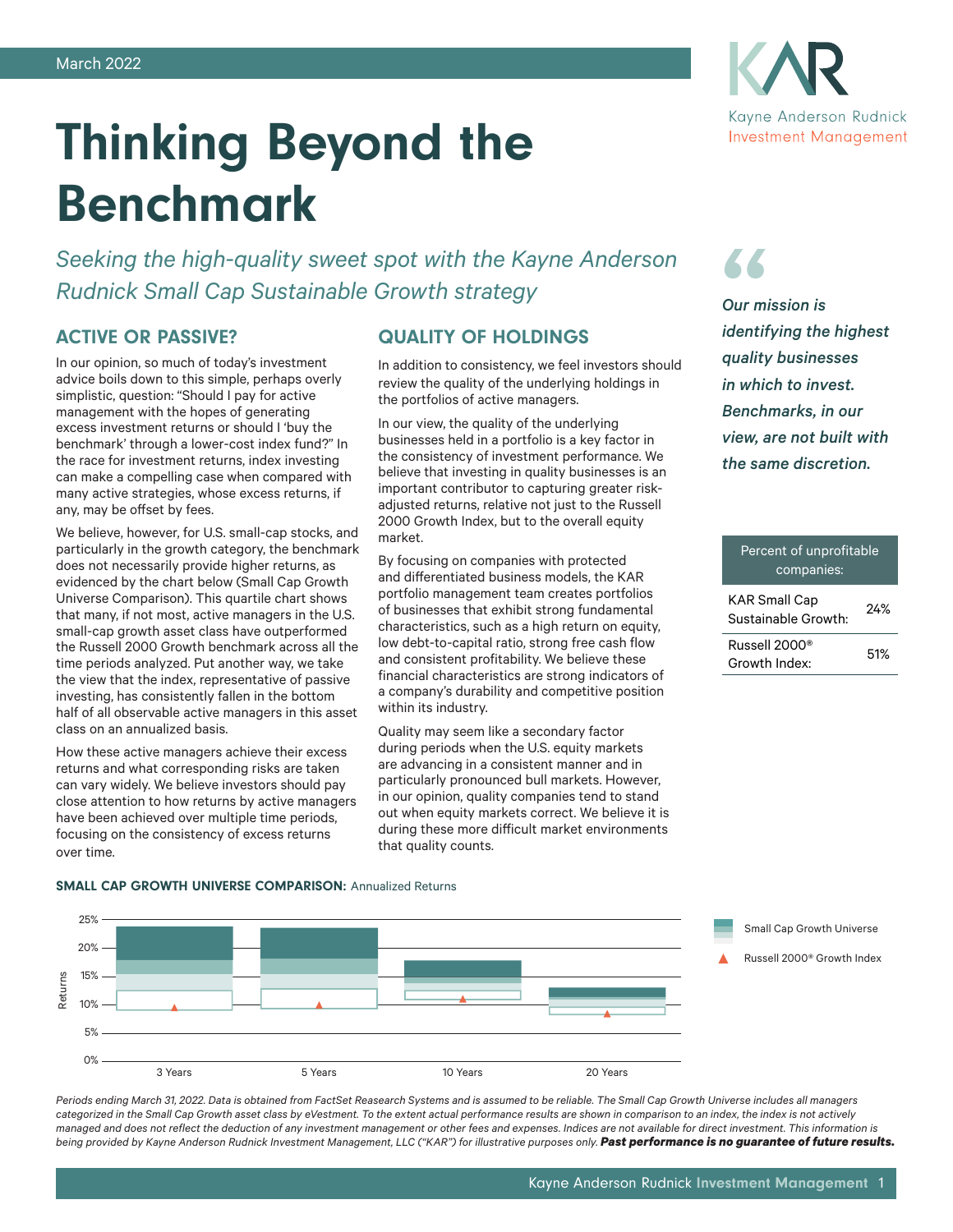# PROFITING FROM PROFITABLE COMPANIES

We believe an analysis of one of our actively managed investments—the KAR Small Cap Sustainable Growth strategy—will provide a clear view into how the quality of underlying holdings affects the portfolio overall. The KAR Small Cap Sustainable Growth strategy invests in the small-company universe benchmarked to the Russell 2000 Growth Index. Take a look at the following charts that compare the KAR portfolio against its benchmark and the broad stock market, represented by the S&P 500 Index.

In our view, our focus on quality gives our Small Cap Sustainable Growth strategy stronger fundamental characteristics and, subsequently, better risk-and-reward characteristics than both the benchmark and the larger equity market.

# WHAT'S IN OUR INVESTMENT PORTFOLIO?

#### **HIGH-QUALITY STOCKS**

Percentage of Holdings with S&P Quality Rankings of B+ or Above



We seek the benefits of small company exposure, with higher-quality stocks.

#### **DEBT**

Total Debt/EBITDA



We find less debt translates to more free cash flow to fund future growth.

#### **PROFITS**



We believe profitable companies produce better returns and are more likely to sustain in volatile markets.

# **VALUE**

Trailing 12-Month Price-to-Earnings Ratio



In our experience, stocks with lower P/E ratios trade at a discount and have room to grow.

**DEBT COVERAGE**

Interest Coverage Expense Ratio



In our view, a higher interest coverage percentage means companies can more easily pay their debts.

#### **VOLATILITY OF EARNINGS**

Earnings Variance for the Past 10 Years



We believe lower variance indicates companies have more predictable earnings over time.

*Data as of March 31, 2022. This material is deemed supplemental and complements the performance and disclosure at the end of this presentation. Data is obtained from FactSet Research Systems and BNY Mellon and is assumed to be reliable. Other principal consultant firms may use different algorithms to calculate selected statistics. Estimates are based on certain assumptions and historical information. To the extent actual performance results are shown in comparison to an index, the index is not actively managed and does not reflect the deduction of any investment management or other fees and expenses. Indices are not available for direct investment. This information is being provided by Kayne Anderson Rudnick Investment Management, LLC ("KAR") for illustrative purposes only. This material is deemed supplemental and complements the performance and disclosure presented on the last page. Past performance is no guarantee of future results.*

# MANAGING RISK TO KEEP INVESTORS ON COURSE

The flip side of returns is risk, and we believe careful risk management is a key contributor to how the KAR Small Cap Sustainable Growth strategy has been able to consistently outperform its benchmark. The small-cap asset class is generally known for its potential to deliver excess returns over the large-cap space, but is often understood to be carrying more risk. Our portfolio management team maintains its sharp focus on quality in approaching and managing portfolio risk; as such, we find the risk profile of the KAR Small Cap Sustainable Growth portfolio is closer to that of the S&P 500 Index, which comprises U.S. large-cap companies, than it is to the Russell 2000 Growth Index, which tracks U.S. small-cap companies.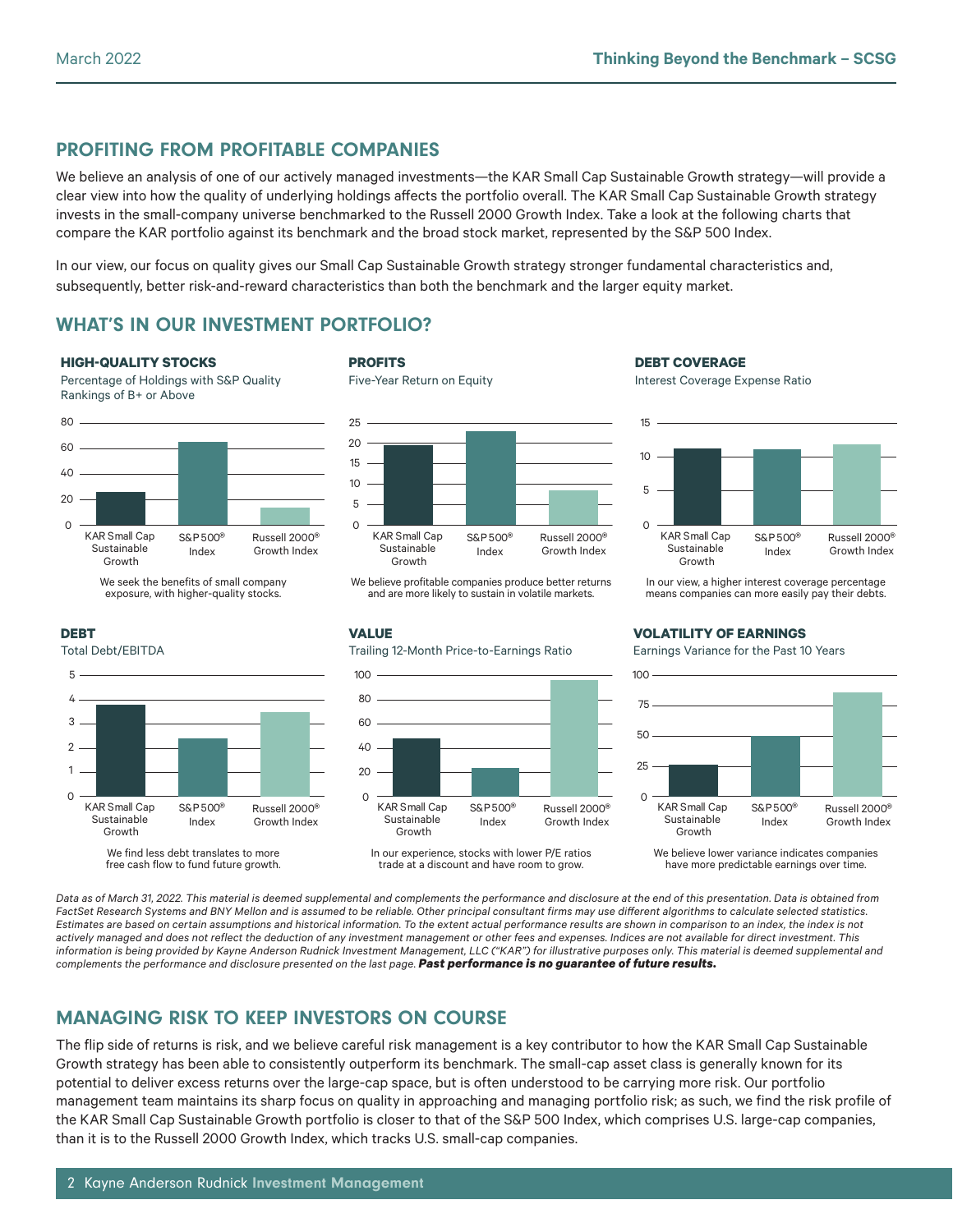Investors often describe risk as the potential to lose money. The Small Cap Sustainable Growth portfolio, across its 24 full years of history, has had more years of positive returns and fewer years of negative returns when compared to the Russell 2000 Growth Index, as evidenced in the chart below.

|                                          | ANNUALIZED<br><b>RETURN</b> | <b>BETA</b> | <b>STANDARD</b><br><b>DEVIATION</b> |  |
|------------------------------------------|-----------------------------|-------------|-------------------------------------|--|
| KAR Small Cap Sustainable Growth (gross) | 11.96                       | 0.68        | 18.27                               |  |
| KAR Small Cap Sustainable Growth (net)   | 10.85                       | 0.68        | 18.28                               |  |
| S&P 500 <sup>®</sup> Index               | 8.56                        | 0.54        | 15.28                               |  |
| Russell 2000 <sup>®</sup> Growth Index   | 7.02                        | 1.00        | 22.97                               |  |

Lower beta indicates less volatility than the market as a whole.

Lower standard deviations indicate more consistent returns over time.

*Data presented is since the inception of the KAR Small Cap Sustainable Growth strategy, January 1, 1998 through March 31, 2022. Data is obtained from FactSet Research*  Systems and is assumed to be reliable. Please see additional disclosures at the bottom of this page. Past performance is no guarantee of future results.



*A concept in behavioral finance known as prospect theory tells us that investors feel the impact of negative returns more deeply than positive ones. At KAR, we strive to remain defensive even in the worst markets.*

## PERFORMANCE THROUGH THE YEARS

At the end of the day, investors want an investment strategy that delivers returns, through bull and bear markets, recessions and recoveries. The below graph depicts how a \$1 million invested in the KAR strategy at its beginning would have performed over the long term. As of March 31, 2022, the investment would have grown to \$12.1 million net of fees. These figures compare with \$5.2 million in the Russell 2000 Growth Index and \$7.3 million in the S&P 500 Index.



*\*Lost Decade reflects time period between January 1, 2000 to December 31, 2009. Returns are annualized. The "Lost Decade" refers to the period in which the S&P 500 Index posted its first negative "named" decade ever (i.e., 1960s, 1970s) since inception of the index back in 1926.*

*Chart reflects cumulative returns since the inception of the KAR Small Cap Sustainable Growth strategy, January, 1, 1998 through March 31, 2022. The performance figures presented above are preliminary, unaudited, unreconciled and are net of fees unless otherwise specified. Net of fees returns reflect the payment of investment management fees and in some instances, other fees and expenses. KAR's investment management fees are described in KAR's Form ADV, Part 2A. Fees presented on the Disclosure page could vary from the assumed fee in the net-of-fee calculation, as actual fees paid by a particular client account differ depending on a variety of factors including, but not limited to, business unit and size of mandate. The fee used on the Disclosure page utilizes an assumed maximum fee across the firm's business units, which is further detailed on that page. All periods*  less than one year are total returns for the noted timeframe and are not annualized. All rates of return include reinvested dividends and other earnings. Current performance may *be lower or higher than the performance data shown. This material is deemed supplemental and complements the performance and disclosure included in KAR's strategy fact sheets available on kayne.com. For further details on any referenced composites, please see the disclosure statement that accompanies the respective KAR strategy fact sheet*  found on kayne.com. To the extent actual performance results are shown in comparison to an index, the index is not actively managed and does not reflect the deduction of any *investment management or other fees and expenses. Indices are not available for direct investment. This information is being provided by Kayne Anderson Rudnick Investment Management, LLC ("KAR") for illustrative purposes only." This material is deemed supplemental and complements the performance and disclosure presented on the last page. Data is obtained from FactSet Research Systems and is assumed to be reliable. Past performance is no guarantee of future results. Returns could be reduced, or losses incurred, due to currency fluctuations.*